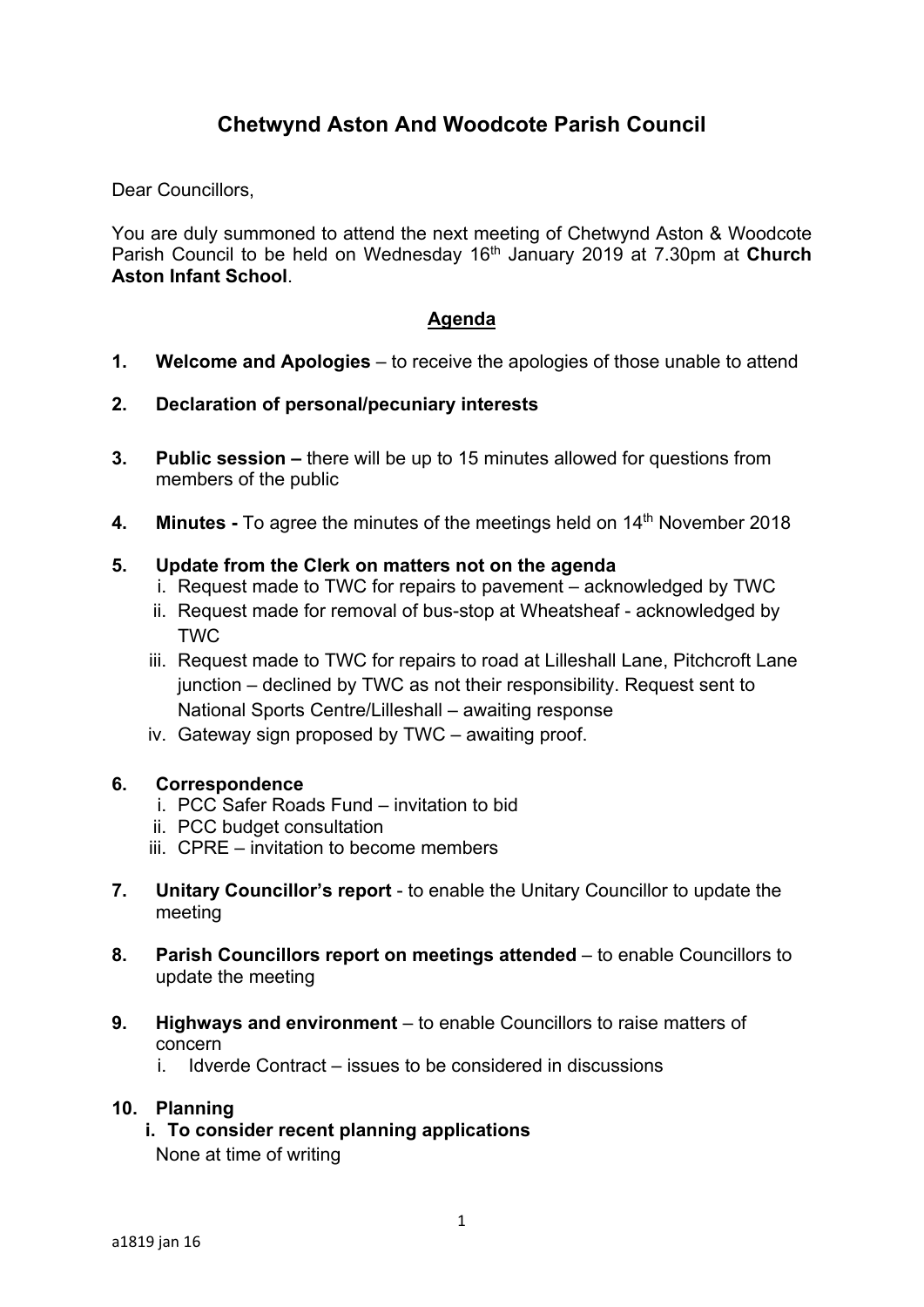- **ii. Determination of Planning or confirmation of responses** (for information)
	- **a.** TWC/2018/0959: 35 Littlehales Road, Chetwynd Aston, Newport, Shropshire, TF10 9LG, Erection of a single storey rear garden room - **Decision – Full Granted**
	- **b.** TWC/2018/0678: Site of Yew Tree Manor, Pave Lane, Newport, Shropshire, Variation of Condition 11 of planning permission TWC/2017/0047 (Part conversion and extension of existing coach house into 1no. 3 bed dwelling, erection of detached double garage and the erection of a stable block utilising existing access) to increase the height of the proposed garage and minor alterations to design of stables (Amended description) - **Decision: Full Granted**
	- **c.** TWC/2018/0986: 11 Wright Avenue, Newport, Shropshire, TF10 7FY, Erection of a single storey rear extension – **Decision: Full Granted**
	- **d.** TWC/2018/0970: Lidl Foodstore Ltd, Audley Avenue, Newport, Shropshire, TF10 7BX, installation of signage - **Decision: Full Granted**
	- **e.** TWC/2018/0854: Land adjacent Middle Farm, Field Aston Lane, Newport, Shropshire, Erection of 1no. single garage to plots 2, 3 and 4 and 1no. external store to plot 1 relating to application TWC/2016/1138 (Part Retrospective)

**Decision: Full Granted** 

- **11. Parish Boundary** to discuss any boundary related matters
	- i. Submission for latest round of consultation

### **12. Financial**

- **i.** Reconciliation the Bank account stood at £11053.50 at 30<sup>th</sup> November 2018
- **ii. Payments**

| <b>Payee</b>                      | cheque |   | amount Law |                            |
|-----------------------------------|--------|---|------------|----------------------------|
| Shropshire Council payroll Nov 18 | 100094 |   | £ 119.00   | <b>LGA 1972</b>            |
| Shropshire Council payroll Dec 18 | 100095 |   | £ 119.00   | <b>LGA 1972</b>            |
| SALC CiLCA day                    | 100096 | £ | 65.00      | LGA 1972 s111              |
| <b>SALC</b> publication           | 100097 | £ |            | 19.99 LGA 1972 s111        |
| Salary ICT Nov/Dec                | 100098 |   |            | £ 312.00 LGA 1972 s112 (2) |
| Supply of paper                   | 100099 | £ |            | 19.95 LGA 1972 s111        |
| TWC room hire 14/11               | 100100 | £ |            | 12.50 LGA 1972 s134 (4)    |
| Microsoft Officer renewal         | 100101 | £ | 59.99      | LGA 1972 s111              |
|                                   |        |   | 727.43     |                            |